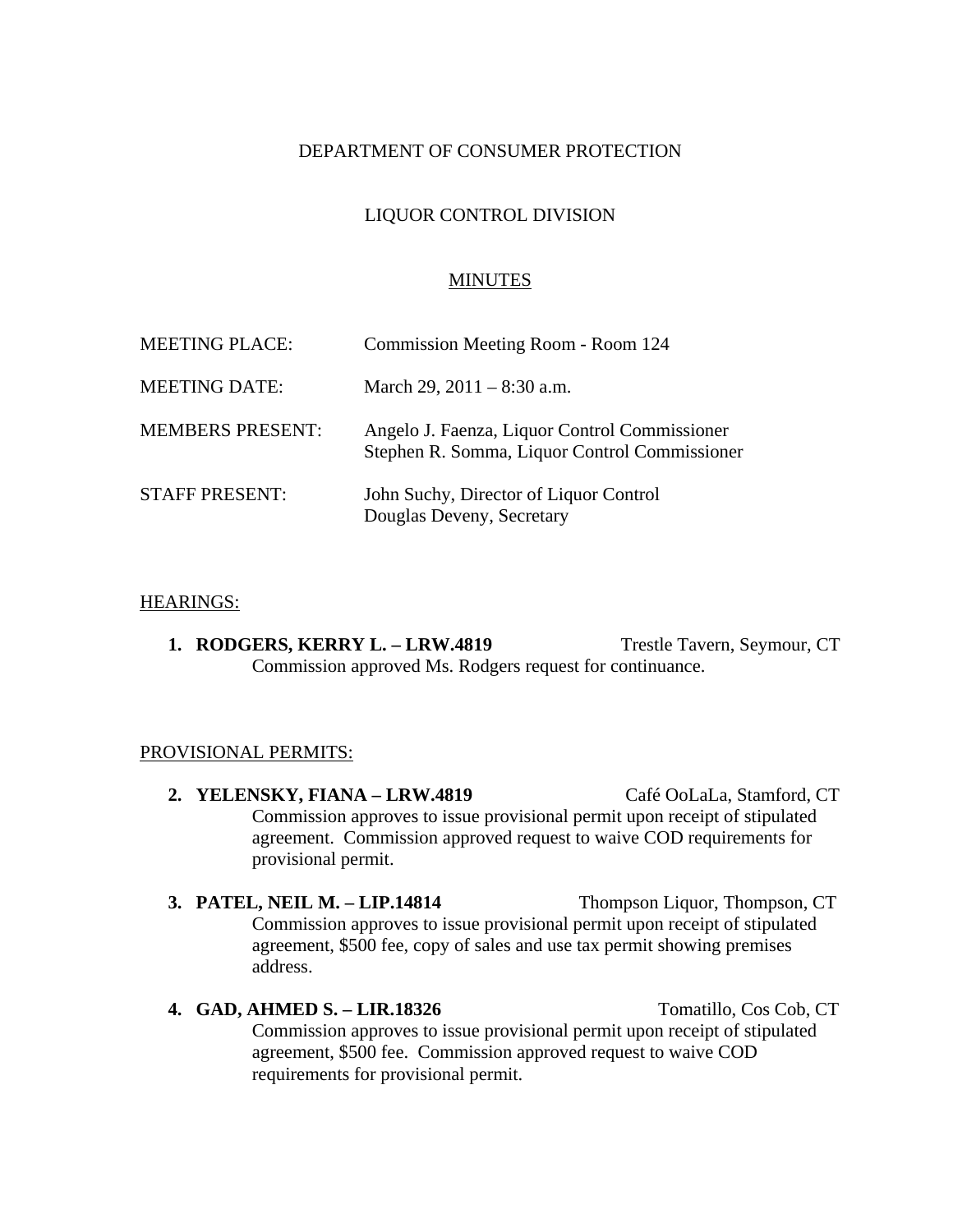Liquor Control Minutes March 29, 2011 Page 2 of 3

- **5. LOPEZ, FELIX A. LCA.7276** Leo Bar Café LLC, Bridgeport, CT Commission approves to issue provisional permit upon receipt of stipulated agreement, \$500 fee, cancel old permit LCA.7051, bill of sale, seller's affidavit. Commission approved request to waive COD requirements for provisional permit.
- **6. ROSARIO, LUIS M. LGB.14638** Selleck Market, Stamford, CT Commission approves to issue provisional permit upon receipt of stipulated agreement, \$500 fee, business phone number, sales tax verification. Commission approved request to waive COD requirements for provisional permit.
- **7. FRANCO-CAMACHO, SUZETTE A. LIR.18328** Swill/Tacuba, Branford, CT Commission approves to issue provisional permit upon receipt of stipulated agreement, \$500 fee. Commission approved request to waive COD requirements for provisional permit.
- **8. SKEHAN, SHAWN M. LIR.18323** Plan B Burger Bar, Milford, CT Commission approves to issue provisional permit upon receipt of stipulated agreement. Commission approved request to waive COD requirements for provisional permit.

# PROVISIONAL PERMIT EXTENSIONS:

- **9. FOX, WILLIAM J. LIR.18156.P.CW Mezzo Grille, Middletown, CT** Commission approved request to extend provisional permit.
- **10. MASCOLO, GERARDO LIR.18224.P.CW** Tappo, Stamford, CT Commission approved request to extend provisional permit.
- **11. WISNIEWSKI-ZYSKOWSKI, ANNA LGB.14620.P.CW**

Taste of Poland, Stamford, CT Commission approved request to extend provisional permit.

- **12. NATH, PRAKASH LIR.18129.P.CW** Navaratna, Stamford, CT Commission approved request to extend provisional permit.
- 13. **GABRIELE, DANNY A. LIR.18240.P.CW** Gabriel's, Greenwich, CT Commission approved request to extend provisional permit.